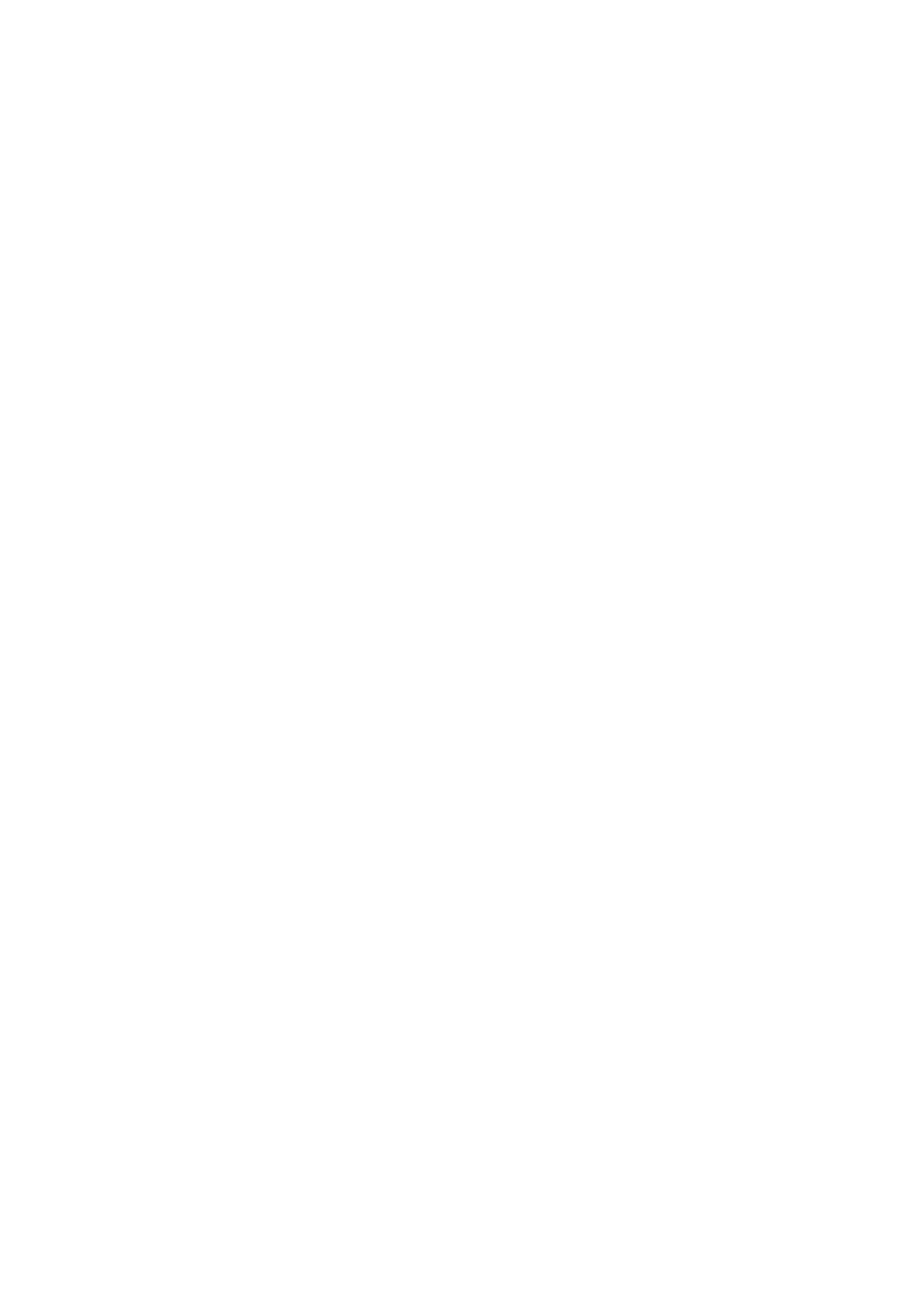## **Introduction**

In September 2021, an investigation to evaluate scope 3 greenhouse gas emissions for the ACT was completed and delivered to the ACT Government. The terms of reference for the investigation were to consider:

- methodologies for measuring scope 3 emissions;
- effective ways to reduce scope 3 emissions;
- any appropriate targets for reduction; and
- recommendations for short and long-term action in this area.

This direction was issued pursuant to sections 12(1)(b) and 21(1)(a) of the *Commissioner for Sustainability and the Environment Act 1993.*

Two independent consultants with relevant expertise were commissioned to analyse data regarding the ACT's scope 3 emissions including:

- the University of New South Wales who completed modelling to calculate the total scope 3 emissions of the ACT and identify potential areas for reduction; and
- The Footprint Company who undertook analysis of scope 3 emissions of the ACT Government specifically.

The key findings were:

- approximately 30% of the ACT's scope 3 emissions originate outside of Australia, 19% from Queensland, and 18% from New South Wales, 13% from Victoria and 20% from all other sources;
- household consumption is the main source of ACT scope 3 emissions (59%), followed by government (33%) and business (8.2%) (see page 30); and
- scope 3 greenhouse gas emissions in the ACT make up 94% of the total emissions generated by the ACT (page 23).

Specifically for the ACT Government, the majority of scope 3 emissions produced are related to building and lease assets (page 79).

The Minister for the Environment tabled the report in November 2021 and provided an overview of the investigation findings. The Minister highlighted that critical action for emissions reductions in the ACT is required by targeting the highest scope 3 product groups, regions and consumer groups through education campaigns, planning and sustainable procurement.

The Commissioner provided twelve recommendations which are outlined and addressed in this Government Response.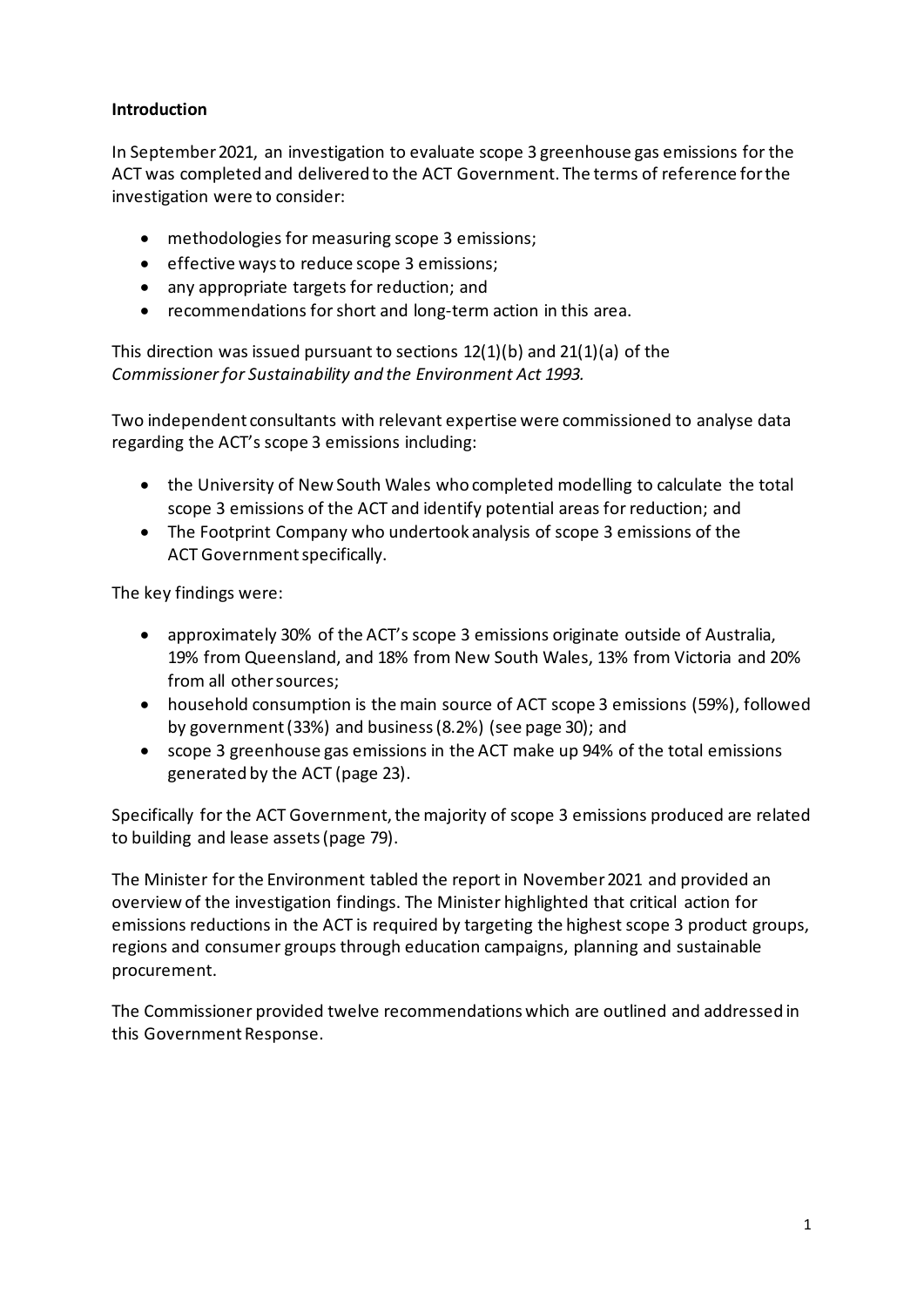# **Government response to Commissioner for Sustainability and the Environment Report on scope 3 emissions**

# Recommendation 1

ACT Government to implement a methodology (such as that presented in this Investigation) to report on scope 3 emissions across the Territory every three years.

## **Response: AGREED IN PRINCIPLE**

The ACT is already taking strong action to consider scope 3 emissions in decision-making. The ACT Climate Change Strategy 2019-2025 Action 5.6 includes a commitment to:

• *Ensure all new Government capital works with a budget of more than \$10 million either seek or are consistent with an independent sustainability rating such as an Infrastructure Sustainability rating from the Infrastructure Sustainability Council of Australia (ISCA)*.

Light Rail stage 2 and the new CIT campus in Woden are two projects that are using sustainability ratings that include calculation of scope 3 emissions.

Major Projects Canberra is developing a tool (with Arup) to calculate scope 3 emissions from construction projects. When the tool is developed and tested, smaller construction projects (less than \$10 million) will be able to report their scope 3 emissions.

Estimating and reporting scope 3 emissions from all sectors across the Territory is a complex task and requiresfurther refining to meet the UNFCCC *good practice approach* to emissions inventory reporting which is, consistent, comparable, complete, accurate and transparent – and maintaining inventories in a manner that improves inventory quality over time.

Australia uses country-specific methodologies and emissions factors in compiling its National Inventory Reports and the ACT broadly follows this methodology to align with the globally recognised approach set out in the [United Nations Framework Convention on](https://unfccc.int/resource/docs/2013/cop19/eng/10a03.pdf#page=2)  Climate Change [reporting guidelines on annual inventories](https://unfccc.int/resource/docs/2013/cop19/eng/10a03.pdf#page=2) and the [2006 IPCC Guidelines for](https://www.ipcc-nggip.iges.or.jp/public/2006gl/vol1.html)  [National Greenhouse Gas Inventories.](https://www.ipcc-nggip.iges.or.jp/public/2006gl/vol1.html) The methodologies used to estimate the ACT's inventory have been improved over time and will continue to be refined as new information emerges, and as international practice improves.

In recent years, different emissions accounting systems and methods have been proposed for scope 3 emissions calculation for cities. However, there is not a global agreed-upon protocol yet, neither is there a specific model shared among researchers for these city scale carbon emissions calculations. In fact, numerous studies show that scope 3 emissions value for a city would be significantly different when calculated employing different available data, methodological and accounting approaches.

Beginning in 2024, subject to further decisions of Cabinet and funding through future budget processes, the ACT Governmentwill review the literature and assess the improvements and changes in carbon emissions methodology and data availability. The ACT Governmentwill decide to report on the Territory's scope 3 emissions based on whether the limitations still exist and the materiality of those limitations for producing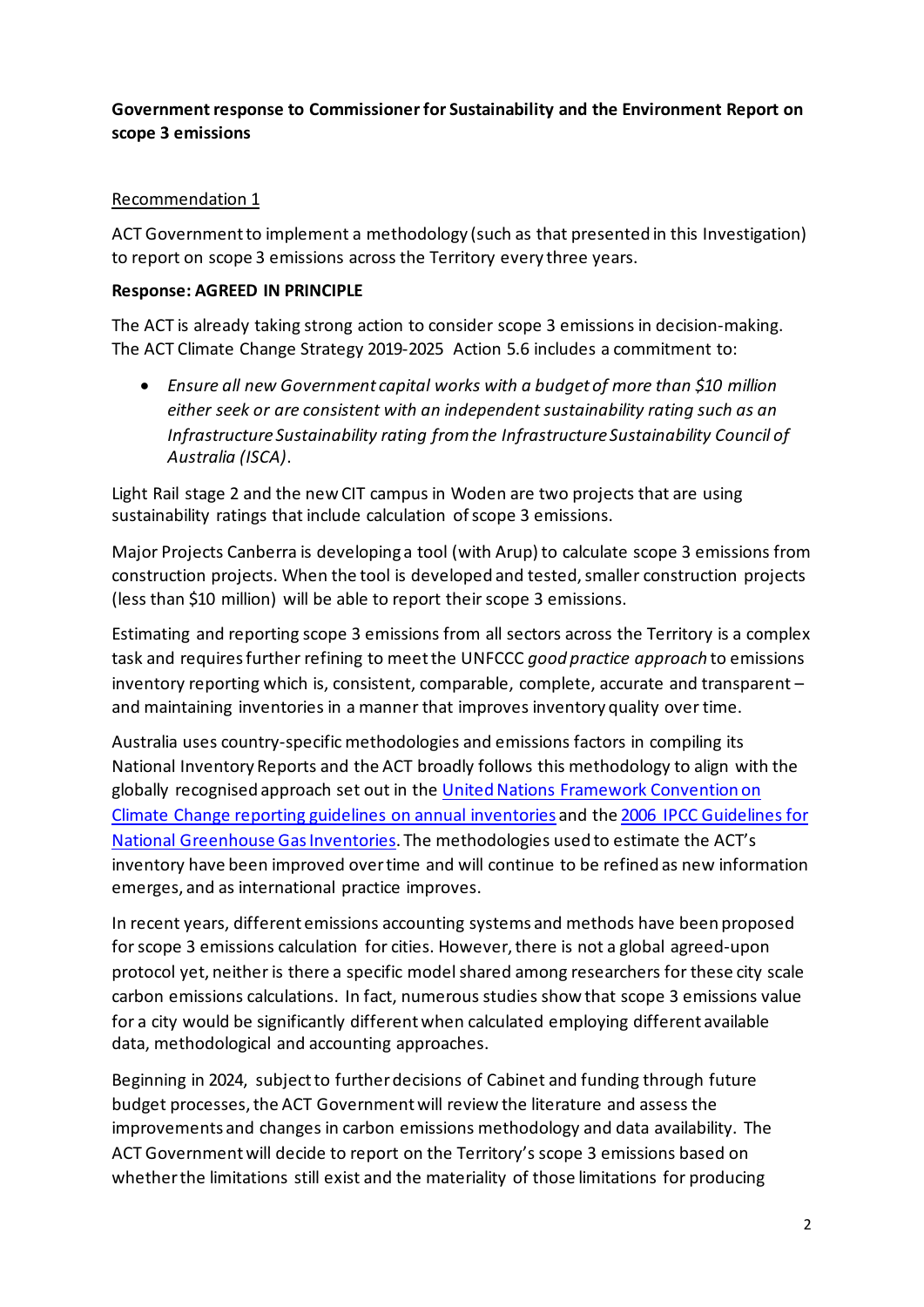meaningful scope 3 estimates over the long term. Variability and volatility in future scope 3 emissions reports which is unrelated to underlying trends and is a result of data and methodological limitations, would limit the productive use of these statistics for decision makers and the community.

## Recommendation 2

ACT Government to work in partnership with state, territory and national governments to discuss initiatives to reduce scope 3 emissions across jurisdictions.

## **Response: AGREED**

The ACT Government is working in partnership across state, territory and national governments and will discuss scope 3 emissions through existing arrangements and sub-national policy forums.

## Recommendation 3

Standardise and improve collection and publication of data to ensure accurate calculation can be made of the scope 3 emissions of the ACT Government.

## **Response: AGREED IN PRINCIPLE**

As outlined in our response to recommendation 1, the ACT Government will undertake a literature review and assess the improvements and changes in scope 3 emissions methodology and data availability in 2024. If the ACT Government decides to report scope 3 emissions, then any needed improvement in data collection and publication would necessarily be based on the chosen methodology. As noted in the response to recommendation 1, this would be subject to funding through future budget processes.

## Recommendation 4

Set scope 3 emissions reduction targets for ACT Government operations and assess progress towards these targets every three years

## **Response: NOTED**

The ACT Government has set nation-leading targets to reduce scope 1 and 2 emissions through the Climate Change and Greenhouse Gas Reduction Act 2010. Due to the complexities and uncertainty with the measurement and data available for estimates of scope 3 emissions, we will not be seeking to mandate scope 3 emission reduction targets at this time.

The ACT has reduced its scope 2 emissions to zero through innovative contracts with renewable electricity generators and is the first jurisdiction in Australia to reach zero emissions in electricity.

Our priority now is to reduce scope 1 emissions especially, through measures such as developing our gas transition plan and increasing the uptake of zero emissions vehicles.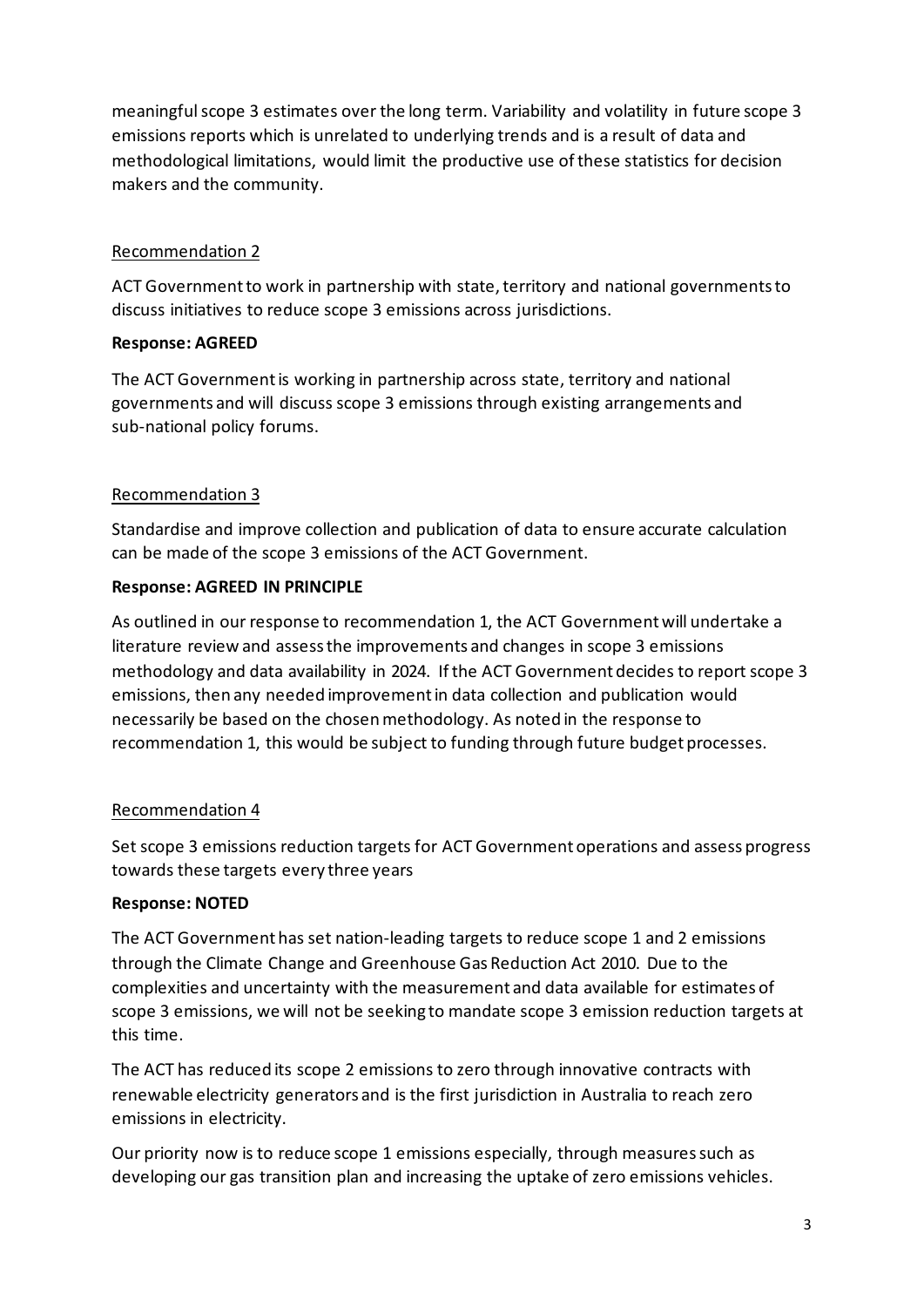# Recommendation 5

Implement sustainable procurement principles, including developing mandatory embodied carbon limits of procured equipment, items and materials, and supporting the longevity of equipment and waste reduction.

## **Response: AGREED IN PRINCPLE**

The ACT Procurement Framework encourages Territory entities to consider and apply concepts of sustainability in their procurements. The ACT Government's commitment to incorporating and realising its environmental, ethical, and social priorities through the procurement process is reflected in the Government Procurement (Charter of Procurement Values) Direction 2020 (The Direction). The Direction requires Territory entities to consider each of the six procurement values in all procurements, including 'Environmental Responsibility', which seeks to ensure that ACT Government procurements have a positive impact on our physical environment and local and global ecosystems.

The Procurement Framework also includes the Sustainable Procurement Policy (Policy) which outlines the principles of procuring sustainably and provides guidance on how to conduct sustainable procurement of goods, services and works. The Policy has been in place since 2015 and Procurement ACT is currently updating the Policy for Government buyers to reflect contemporary best practice and will release a revised Sustainable and Circular Economy Procurement Guide later in 2022.

The ACT Climate Change Strategy includes commitments to:

- *Implement a user-friendly sustainable procurement approach for goods and services and capital works that ensures greenhouse gas and adaptation outcomes are considered in all procurement decisions. (Action 5.4)*
- *Ensure the social cost of carbon and climate change adaptation outcomes are considered in all ACT Government policies, budget decisions, capital works projects and procurements. (Action 5.5).*

The Government is actively seeking to reduce embodied carbon emissions across procurement of its major projects pipeline. For example, delivery of Stage 2 of light rail – Canberra's biggest-ever infrastructure project – will be guided by the Light Rail Sustainability Policy. This sets out commitments against multiple sustainability themes including several that relate to low emissions construction materials. The project is establishing sustainability targets against the themes and commitments in this Policy. The targets include net zero emissions across construction and operations for scope 1 and scope 2 emissions. This will be achieved through emissions reduction initiatives and addressing residual emissions through the purchase of carbon offsets or an equivalent investment initiative.

The project will also target a 30 per cent reduction in scope 3 emissions from a baseline model. Reduction in scope 3 emissions will be achieved through material reductions and substituting recycled or low embodied energy materials. Low and zero emissions construction materials will be prioritised through procurement and design activities. Sourcing materials from local manufacturers will also reduce scope 3 emissions.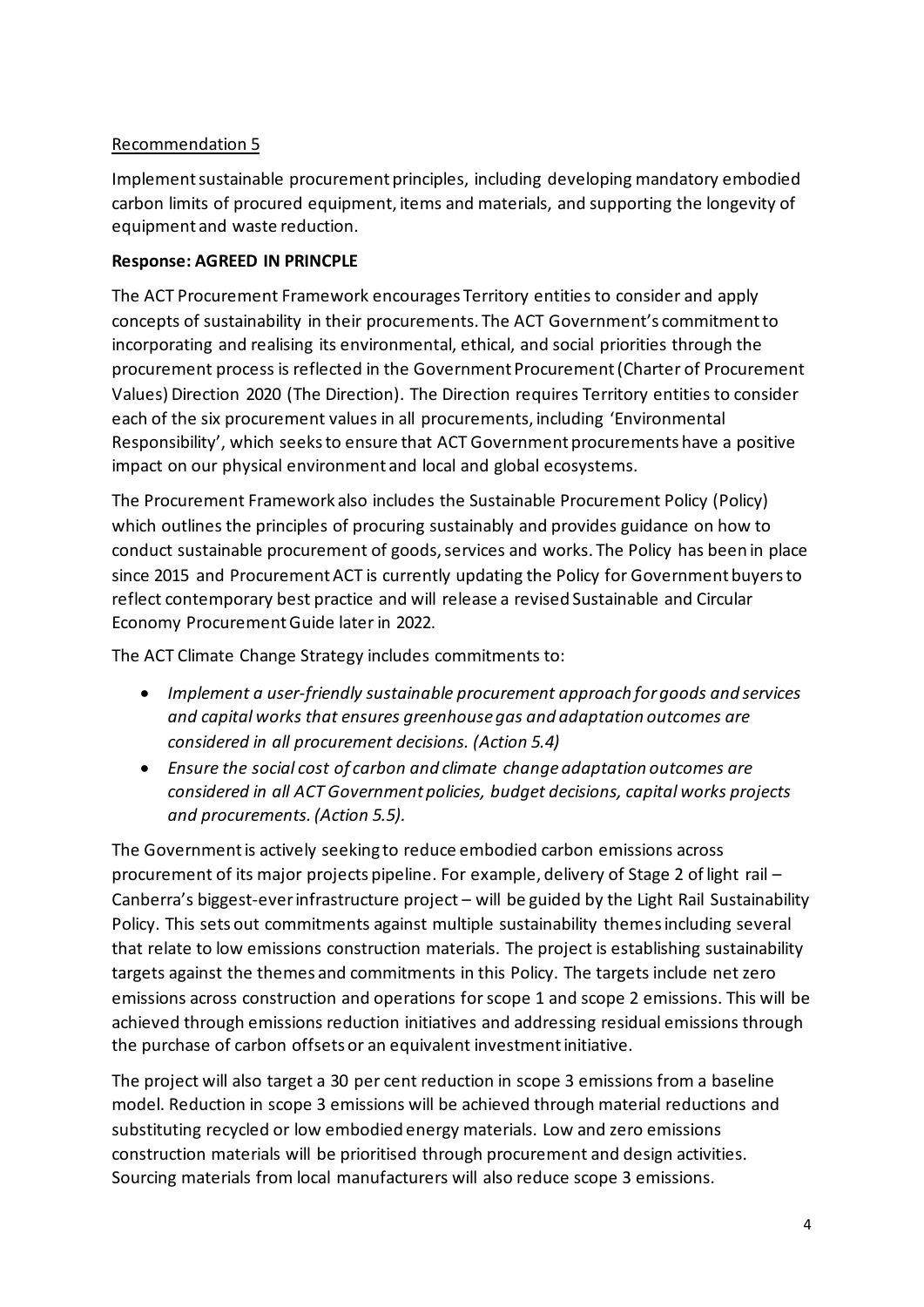### Recommendation 6

Reduce the physical footprint of ACT Government staff, with the aim of 7 square metres per person.

#### **Response: NOTED**

The ACT Government has hundreds of workplaces which provide specific front-facing services such as hospitals, schools, depots, shopfronts, transport vehicles etc – these spaces are purpose designed for the services they provide and should be exempt from consideration in this target.

For ACT Government office environments, the trend to a smaller footprint has already started.

While existing lease obligations may preclude this target being met in the short term, the transition to hybrid and other forms of flexible work (including working from home) means that the current spatial standard of  $12m^2$  per workpoint could eventually reduce to 7m<sup>2</sup> per office worker without the need to redesign or relinquish workspaces.

As our workforce grows, the ratio of workpoints to employees will reduce over time.

#### Recommendation 7

Develop and implement a policy for flexible business operations that supports reduction of scope 3 emissions such as working from home and reducing business travel.

#### **Response: AGREED IN PRINCIPLE**

Noting response 6 above, the ACT Government has many location-dependent workplaces and roles which may be limited in their capacity to access working from home provisions.

For office-based ACT Government employees, the recommendation is agreed in principle, noting the Government is considering further support for ongoing flexible working arrangements in the ACTPS.

Several policy and employment framework elements already exist to support reductions, including the Flexible Working Policy and flexibility provisions in Enterprise Agreements. Strategic Board and the Head of Service have also articulated their support for hybrid working in the ACTPS.

The creation of flexi office locations in each town centre also supports the reduction of scope 3 emissions by encouraging active travel and reduced commute distances.

## Recommendation 8

Develop and implement education and awareness-raising campaigns for residents on reducing household scope 3 emissions. Key areas of focus should include low carbon building products, adopting the circular economy, and household food waste reduction.

#### **Response: AGREED IN PRINCIPLE**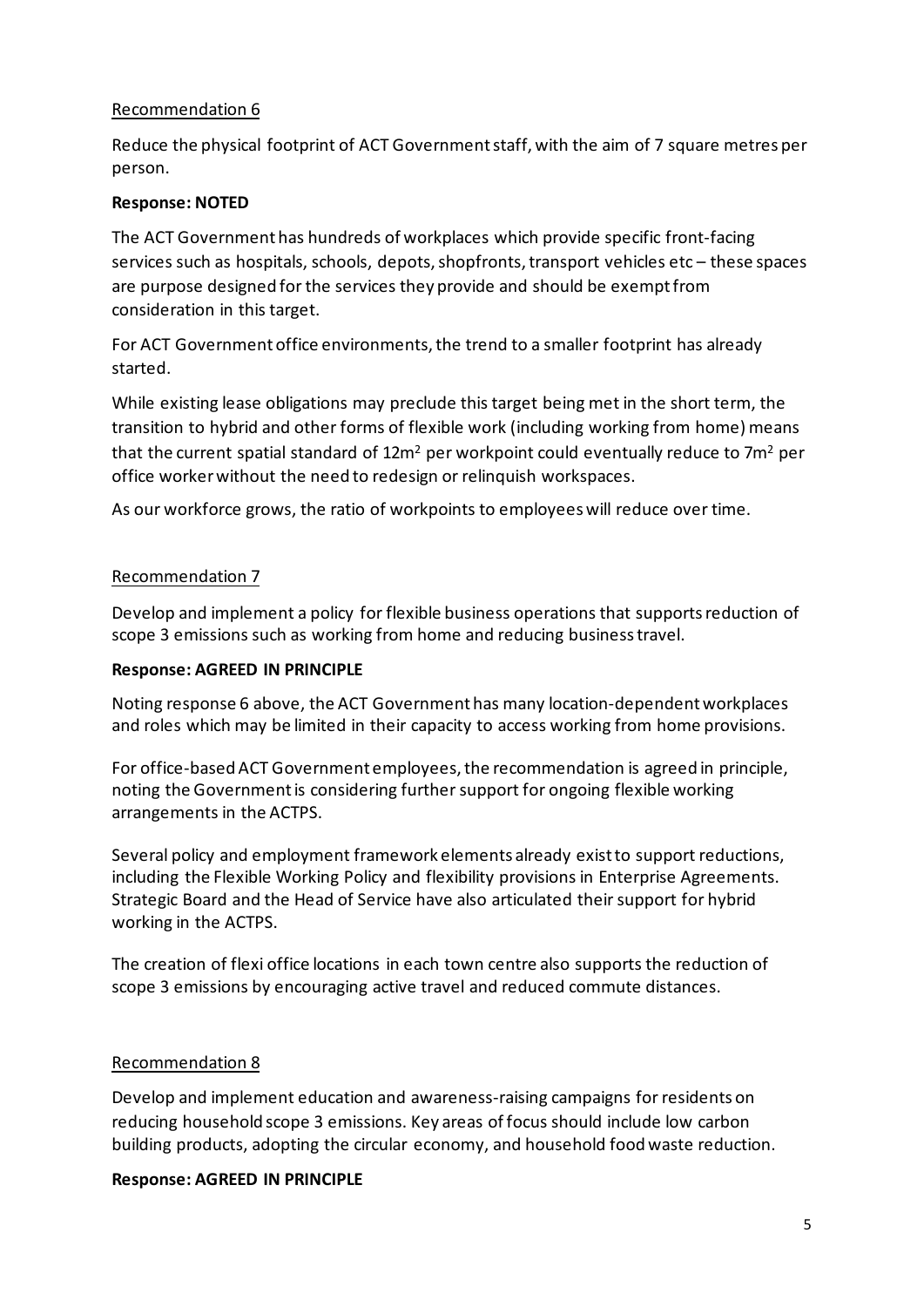The ACT Government is committed to raising awareness amongst ACT residents about how to reduce their carbon footprint. Most of the scope 3 emissions in the ACT are from consumption, and not production. Therefore, education and training on reducing consumption will have a significant impact on ACT's scope 3 emissions.

The introduction of the pilot food organics and garden organics (FOGO) collection service in foursuburbs (Belconnen, Bruce, Cook and Macquarie) includes an extensive community engagement and education program focusing on food waste separation and resource recovery.

The 'Love Food Hate Waste' food waste avoidance pilot in 2020-21 saw more than 4,600 people participate in the Food Waste Challenge, which led to reported changes in people's knowledge, motivation and behaviours around food and reductions in food wastage and costs.

Additionally, under the Parliamentary and Governing Agreement of the 10th Legislative Assembly (PAGA) the ACT Government has committed to the development circular economy legislation, including requiring businesses to have separate collection of organic waste and a food waste reduction plan.

The ACT Government's ongoing education and awareness campaigns on waste reduction, sustainability and everyday action on climate change provide an opportunity to continue strengthening community understanding of scope 3 emissions reduction.

## Recommendation 9

In alignment with the national target, implement a 50% food waste reduction by 2030 target in the "Food Organics Garden Organics" program, using a consistent methodology to track progress.

#### **Response: NOTED**

The ACT Government, along with other Australian jurisdictions supports the National Waste Policy Action, which includes halving the amount of organic waste sent to landfill for disposal by 2030.

The ACT Government's PAGA includes commitments to:

- Roll out a household food waste collection service, starting with a pilot program in Belconnen next year
- Create circular economy legislation, including requiring businesses to have separate collection of organic waste and a food waste reduction plan.

Additionally, the introduction a food and garden waste collection for all households (including multi-unit dwellings) and support with an education program from 2020 is a key component of the ACT Climate Change Strategy 2019-25 and is supported in the ACT Waste Feasibility Study.

The pilot FOGO collection service has begun in Belconnen, Bruce, Cook and Macquarie. Information from the pilot will be used to inform the roll-out of the food waste collection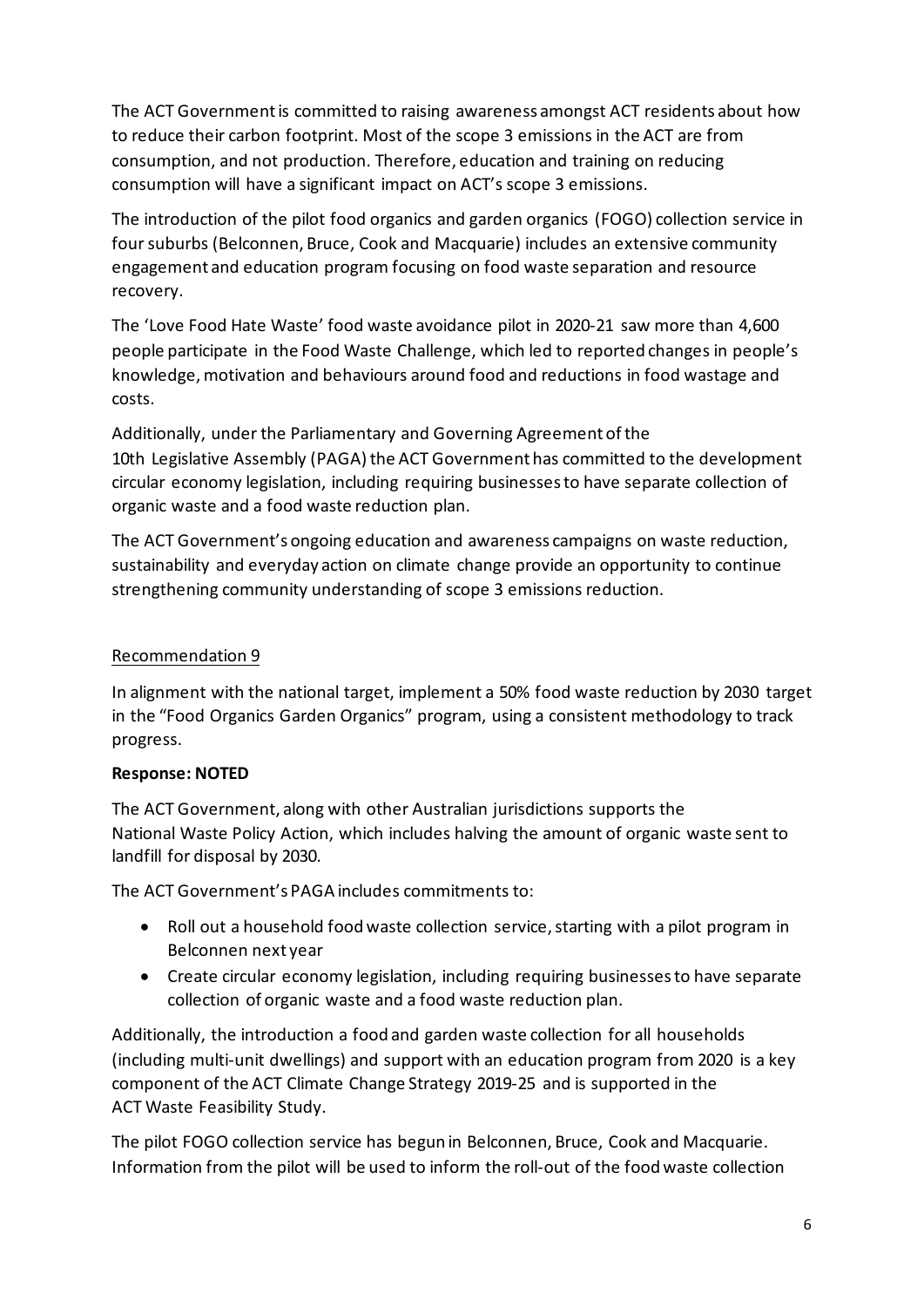service across the ACT. Work is underway to develop circular economy legislation, as per the PAGA commitment.

The Territory conducts household bin audits to monitor volumes of household waste and recyclable materials. The audits are conducted to support the evaluation of the impacts of the current waste program and inform future direction of waste management activities, including the roll out of the FOGO collection service.

# Recommendation 10

Undertake analysis to determine the barriers and opportunities to increase the supply of low carbon cement to the ACT.

## **Response: AGREED IN PRINCIPLE**

The ACT Government is currently utilising lower carbon concrete on a number of projects which increases our knowledge of the barriers and opportunities to the use of lower carbon cement and lower carbon concrete products in the delivery of new infrastructure. This includes a number of trials and initiatives such as:

- Use of an independently certified net zero concrete product in a current infrastructure project
- Identifying opportunities to revise the ACT's Municipal Infrastructure Technical Specifications to enable the use of lower carbon concrete across a range of infrastructure projects
- Trialling the use of innovative products including concrete reinforced with recycled plastic rather than steel to decrease embodied carbon and contribute to waste recycling
- Seeking to trial the use of more sustainable concrete in the Raising London Circuit project as part of Light Rail to Woden.

An investigation into the barriers and the supply of low carbon cement will be undertaken by the ACT Governmentsubject to funding through future budget processes.

## Recommendation 11

Define and implement scope 3 performance metrics for at least 65% of the highest emission intensity infrastructure types by 2025.

## **Response: AGREED IN PRINCIPLE**

Setting a target for the scope 3 emissions intensity of new Government-owned infrastructure provides important information to decision makers about the total embodied carbon emissions of such projects. However, any target for scope 3 emissions requires a baseline for comparison to be meaningful. Additional research is required to identify baseline scope 3 emissions metrics for new ACT Government owned infrastructure. Further research is also required to assess the methods and potential approaches to measuring scope 3 emissions for the purpose of performance metrics over the long term, given the likely volatility in scope 3 measurement over time (due to the limitations described in the Commissioner's report). The ACT Government will explore appropriate timeframes for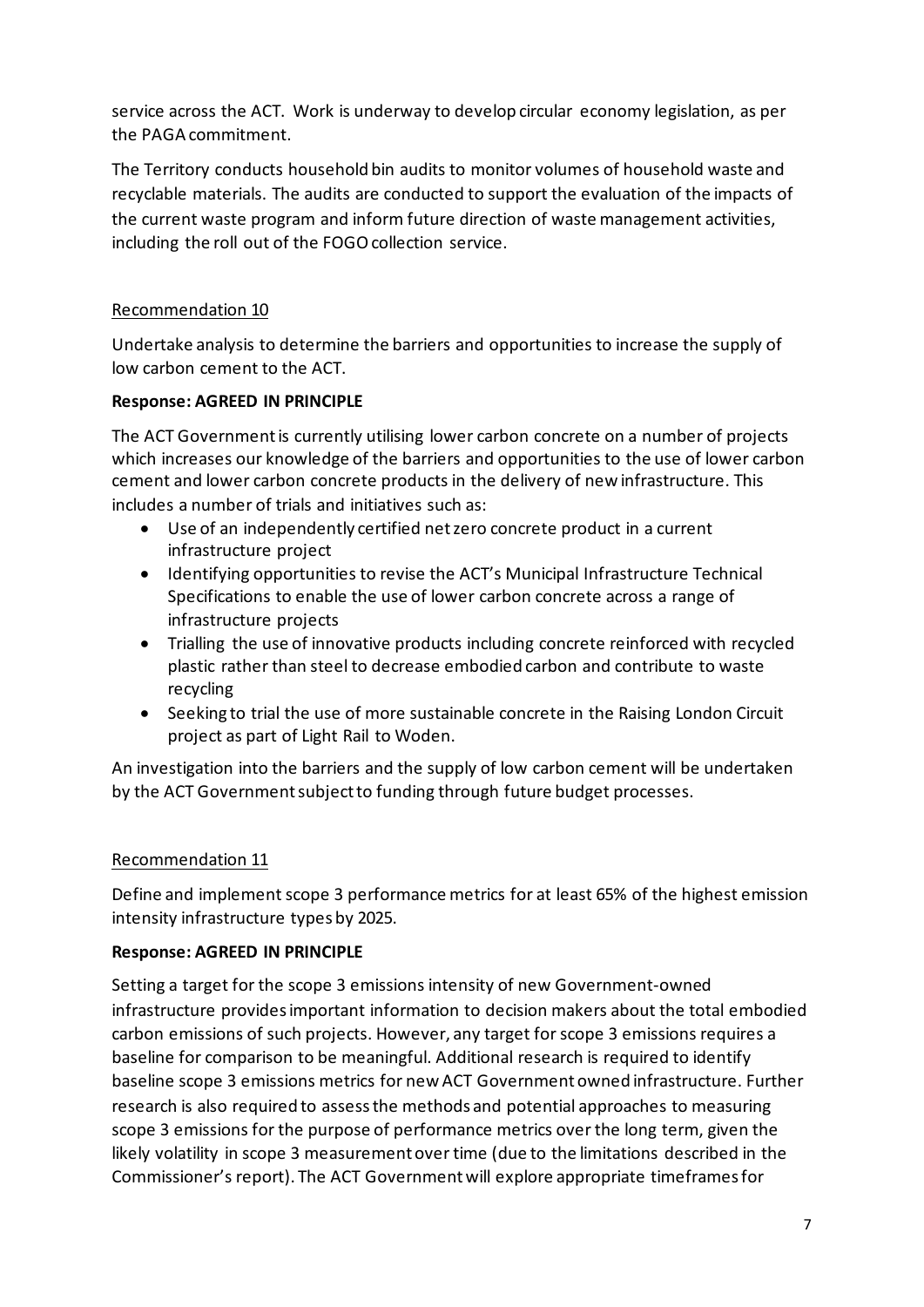delivering methods and implementation options, subject to funding through future budget processes, but is not committed to the suggested 2025 timeframe at this stage.

# Recommendation 12

Review and expand legislation and ensure compliance of new building regulations related to scope 3 emissions, such as:

- a. Incentivise renovation of existing buildings instead of demolition
- b. Undertake a carbon impact assessment and implement mandatory embodied carbon limits for all new and replacement buildings, fit out, and infrastructure
- c. Implement allowable low carbon material lists for construction
- d. Develop an exemplar infrastructure project to demonstrate low embodied energy building principles
- e. Increase the reuse of construction and demolition materials for public and private buildings, including the development of an accreditation system to ensure quality of the materials for reuse
- f. Increase inspections and reporting of compliance of building codes.

# **Response: AGREED IN PRINCIPLE**

The recommendation broadly aligns with government policy objectives to reduce emissions in the ACT and to influence supply chains to reduce emissions outside the ACT. However, the associated regulatory impact and cost implications will require further analysis to understand the impact across the community prior to any regulatory or legislation change.

The specialised materials and procurement principles may have cost implications for government infrastructure projects, commercial projects and for home builders. The recommendations do not address or quantify the cost to Government, businesses or households for these materials or weigh those costs against the benefits. While some low carbon materials are well established, others such as "green steel" are at a very early stage of development which adds uncertainty.

The ACT Government recognises that while there are a range of tools available for modelling and measuring overall building performance, the calculation methods for Scope 3 emissions are still in the development phase.

The PAGA includes commitments to "commencing a 10-year pathway to shift to world's best practice on climate-ready and environmentally-sustainable buildings" and "reform the ACT's building and planning system to ensure a transition to best practice climate-ready and environmentally sustainable buildings and planning".

Progressing these commitments will provide an opportunity for policy development to achieve improved sustainability outcomes in the built environment including consideration of how Scope 3 emission may be reduced. This work, and any additional work in implementing this recommendation, will be subject to further decisions of Government and funding through future budget processes.